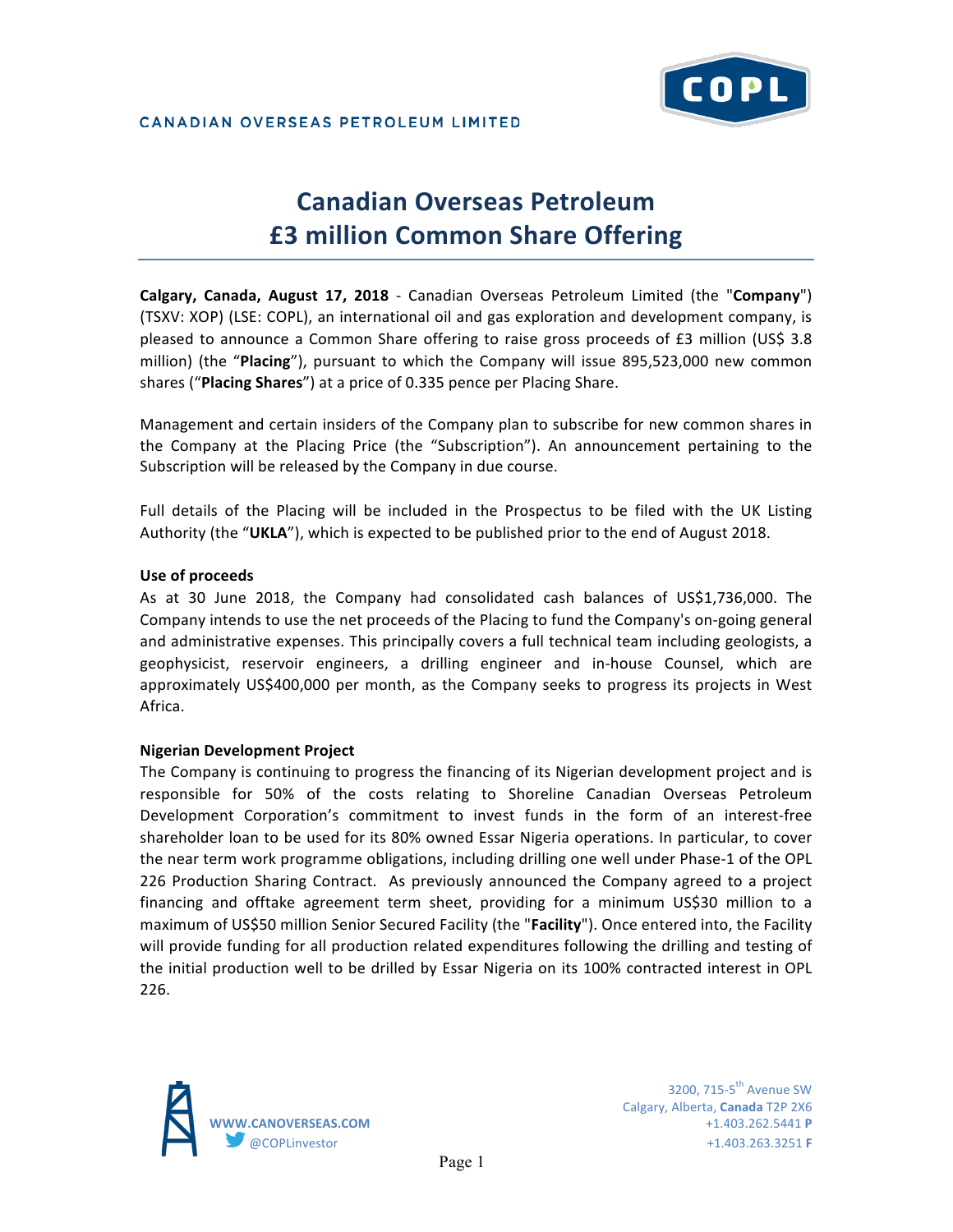The Placing is subject to customary conditions and the receipt of required regulatory approvals, including the approval of the London Stock Exchange plc (the "LSE") and the TSX Venture **Exchange** (the "TSX-V"). Application will be made for the Placing Shares to be admitted to the Official List and to trading on the Main Market, following approval of the Prospectus by the UKLA. 

Mr. Arthur Millholland, President and CEO, commented: "The proceeds from the placing will be directed towards on-going general expenses, which covers our qualified technical team and inhouse Counsel. In strengthening our balance sheet, we are able to continue to focus on securing a financing package for the highly prospective OPL 226 project offshore Nigeria. As previously announced we are in late stage discussions with an oil service group and we look forward to updating the market on this is due course."

This press release shall not constitute an offer to sell or the solicitation of an offer to buy any securities in the United States, nor shall there be any sale of the Common Shares and/or Warrants in any jurisdiction in which such offer, solicitation or sale may be unlawful. The Common Shares and Warrants have not been and will not be registered under the 1933 Act or any U.S. state securities laws and may not be offered or sold in the United States absent registration under the 1933 Act or an applicable exemption from the registration requirements of the 1933 Act and applicable U.S. state securities laws.

Capitalised terms used in the Prospectus shall, unless the context provides otherwise, have the same meaning in this announcement.

## About the Company:

The Company is actively pursuing opportunities in Nigeria and sub-Saharan Africa in partnership with Shoreline Energy International Limited ("Shoreline") as part of its strategy to generate stable cash flow from secure offshore and onshore assets. The Company and Shoreline, through their jointly-held affiliated company Shoreline Canadian Overseas Petroleum Development Corporation ("ShoreCan"), have acquired 80% of the share capital, and have taken over the management of Essar Exploration and Production Limited (Nigeria) ("Essar Nigeria"). ShoreCan has applied to the concessionaire NNPC for formal consent for the change in control of Essar Nigeria. Essar Nigeria holds an attractive oil appraisal and development project in shallow to mid-water offshore Nigeria on its 100% holding in OPL 226. Drilling of the first appraisal well is planned to commence in 2018. ShoreCan continues building a portfolio of exploration and development assets in sub-Saharan Africa. To date, ShoreCan has taken a position in Nigeria and the Company and Shoreline have been awarded the PT-5b exploration license onshore Mozambique in the  $5<sup>th</sup>$  Licensing Round adjacent to the producing Pande-Temane Gas and light oil field complex.

The Common Shares are listed under the symbol "XOP" on the TSX-V and under the symbol "COPL" on the London Stock Exchange.